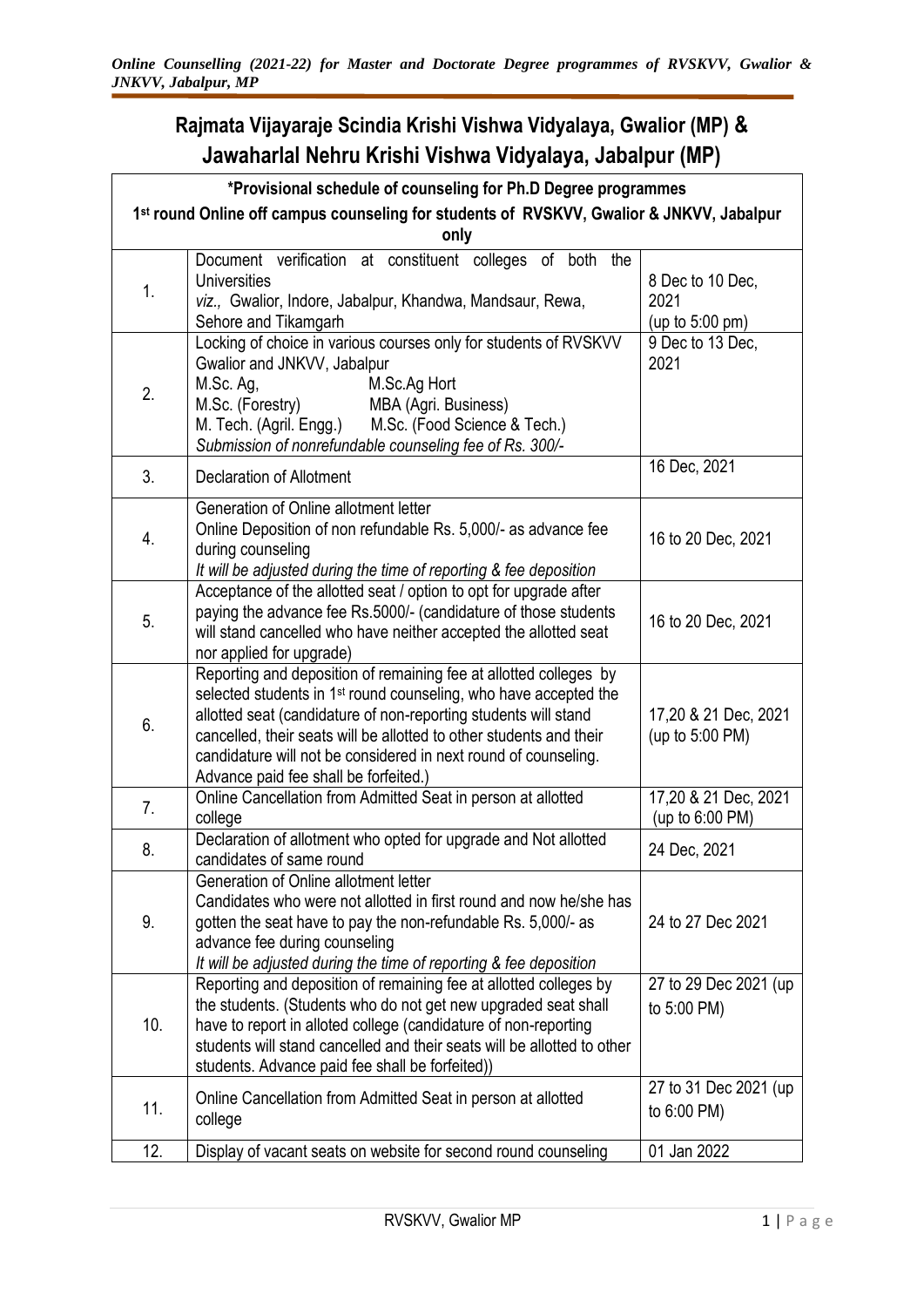| 2 <sup>nd</sup> round Online off campus counseling Ph.D Degree programmes<br>(A) for left out students of RVSKVV, JNKVV and Private Universities of MP accredited by ICAR<br>and (B) for all other eligible students, if seats remain vacant |                                                                                                                                                                                                                                                                                                                                                                                       |                                              |  |  |
|----------------------------------------------------------------------------------------------------------------------------------------------------------------------------------------------------------------------------------------------|---------------------------------------------------------------------------------------------------------------------------------------------------------------------------------------------------------------------------------------------------------------------------------------------------------------------------------------------------------------------------------------|----------------------------------------------|--|--|
|                                                                                                                                                                                                                                              |                                                                                                                                                                                                                                                                                                                                                                                       |                                              |  |  |
| 1.                                                                                                                                                                                                                                           | Document verification at constituent colleges of both the Universities<br>viz., Gwalior, Indore, Jabalpur, Khandwa, Mandsaur, Rewa, Sehore<br>and Tikamgarh                                                                                                                                                                                                                           | 3 Jan 2022 to 4 Jan,<br>2022 (up to 5:00 pm) |  |  |
| 2.                                                                                                                                                                                                                                           | Locking of choice in various courses for left out students of RVSKVV<br>Gwalior & JNKVV, Jabalpur, private Universities of MP accredited by<br>ICAR and all other eligible students for<br>M.Sc. Ag<br>M.Sc. Ag Hort<br>M.Sc. (Forestry)<br>MBA (Agri. Business)<br>M.Tech. (Agril. Engg.)<br>M.Sc. (Food Science & Tech.)<br>Submission of nonrefundable counseling fee of Rs. 300/- | 4 Jan 2022 to 5 Jan,<br>2022                 |  |  |
| 3.                                                                                                                                                                                                                                           | <b>Declaration of Allotment</b>                                                                                                                                                                                                                                                                                                                                                       | 10 Jan, 2022                                 |  |  |
| 4.                                                                                                                                                                                                                                           | Generation of Online allotment letter<br>Online Deposition of non refundable Rs. 5,000/- as advance fee<br>It will be adjusted during the time of reporting & fee deposition                                                                                                                                                                                                          | 10 to 13 Jan, 2022                           |  |  |
| 5.                                                                                                                                                                                                                                           | Acceptance of the allotted seats/ option to opt for upgrade after<br>paying the advance fee Rs.5000/- (candidature of those students will<br>stand cancelled who have neither accepted the allotted seat nor<br>applied for upgrade)                                                                                                                                                  | 10 to 13 Jan, 2022                           |  |  |
| 6.                                                                                                                                                                                                                                           | Reporting and deposition of remaining fee at allotted colleges by<br>selected students in 2nd round counseling, who have accepted the<br>allotted seat (candidature of non-reporting students will stand<br>cancelled, their seats will be allotted to other students. Advance paid<br>fee shall be forfeited)                                                                        | 11 to 14 Jan, 2022<br>(up to 5:00 PM)        |  |  |
| $\overline{7}$ .                                                                                                                                                                                                                             | Online Cancellation from Admitted Seat in person at allotted college                                                                                                                                                                                                                                                                                                                  | 11 to 14 Jan, 2022<br>(up to 6:00 PM)        |  |  |
| 8.                                                                                                                                                                                                                                           | Declaration of allotment who opted for upgrade and Not allotted<br>candidates of same round                                                                                                                                                                                                                                                                                           | 19 Jan, 2022                                 |  |  |
| 9.                                                                                                                                                                                                                                           | Generation of Online allotment letter<br>Candidates who were not allotted in second round and now he/she<br>has gotten the seat have to pay the non-refundable Rs. 5,000/- as<br>advance fee during counseling<br>It will be adjusted during the time of reporting & fee deposition                                                                                                   | 19 to 20 Jan 2022                            |  |  |
| 10.                                                                                                                                                                                                                                          | Reporting and deposition of remaining fee at allotted colleges by the<br>students (Students who do not get new upgraded seat shall have to<br>report in alloted college (candidature of non-reporting students will<br>stand cancelled and their seats will be allotted to other students.<br>Advance paid fee shall be forfeited))                                                   | 20 to 21 Jan 2022 (up to<br>5:00 PM)         |  |  |
| 11.                                                                                                                                                                                                                                          | Online Cancellation from Admitted Seat in person at allotted college                                                                                                                                                                                                                                                                                                                  | 20 to 21 Jan 2022 (up to<br>$6:00$ PM)       |  |  |
| 12.                                                                                                                                                                                                                                          | Registration at the allotted college                                                                                                                                                                                                                                                                                                                                                  | 21 Jan, 2022 (up to<br>5:00pm)               |  |  |
| 13.                                                                                                                                                                                                                                          | Display of vacant seats on website for conversion round of counseling<br>for payment seats only                                                                                                                                                                                                                                                                                       | 22 Jan, 2022                                 |  |  |